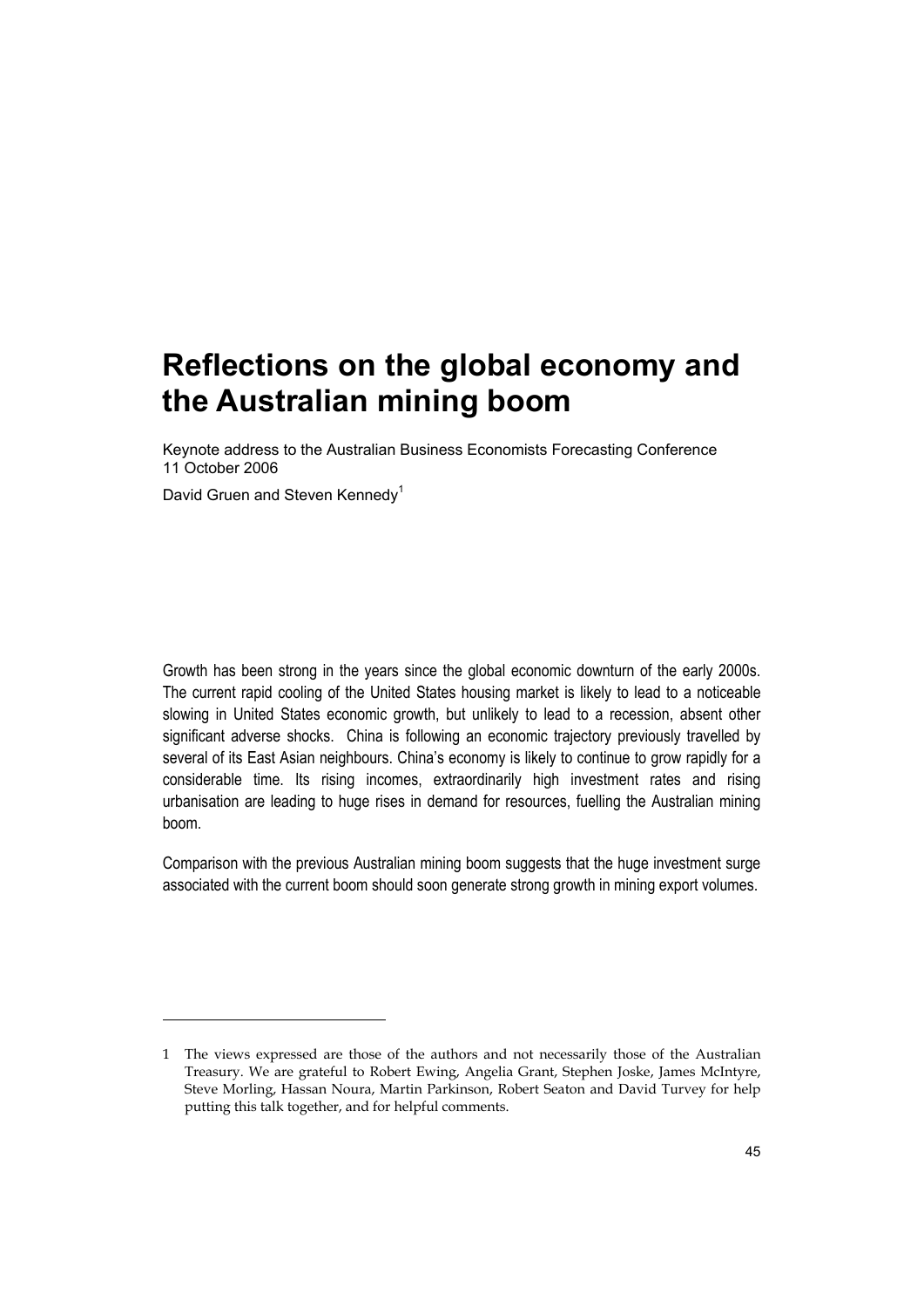## Introduction

Thank you for the opportunity to speak to you this afternoon. Let me begin my remarks with some broad overview comments about growth in the global economy.

Output has expanded strongly in the years following the global downturn of 2001 and 2002. Global growth in 2004 recorded its strongest pace for over 30 years, exceeding 5 per cent. Growth almost reached 5 per cent again in 2005, and is expected to exceed this rate in 2006 (Chart 1).

There is probably some gradual upward drift through time in the trend rate of global growth, because the share of large emerging economies with high trend growth rates, like China and India, is gradually rising. Nevertheless, the rate of global growth over the 3 years, 2004 to 2006, looks to be clearly above the global trend rate, even allowing for some upward drift. That, in turn, implies that the global output gap is now significantly smaller than it was a few years ago.



**Chart 1: Global GDP growth** 

Source: IMF.

Notwithstanding this observation, the IMF is forecasting a continuation of strong growth out to 2011. Economic activity in most regions is meeting, or exceeding, earlier expectations — a statement that is particularly true for the large emerging economies of China and India. These economies have been major contributors to world growth in recent years, with China estimated to have contributed over 30 per cent of world growth in 2005 (Chart 2).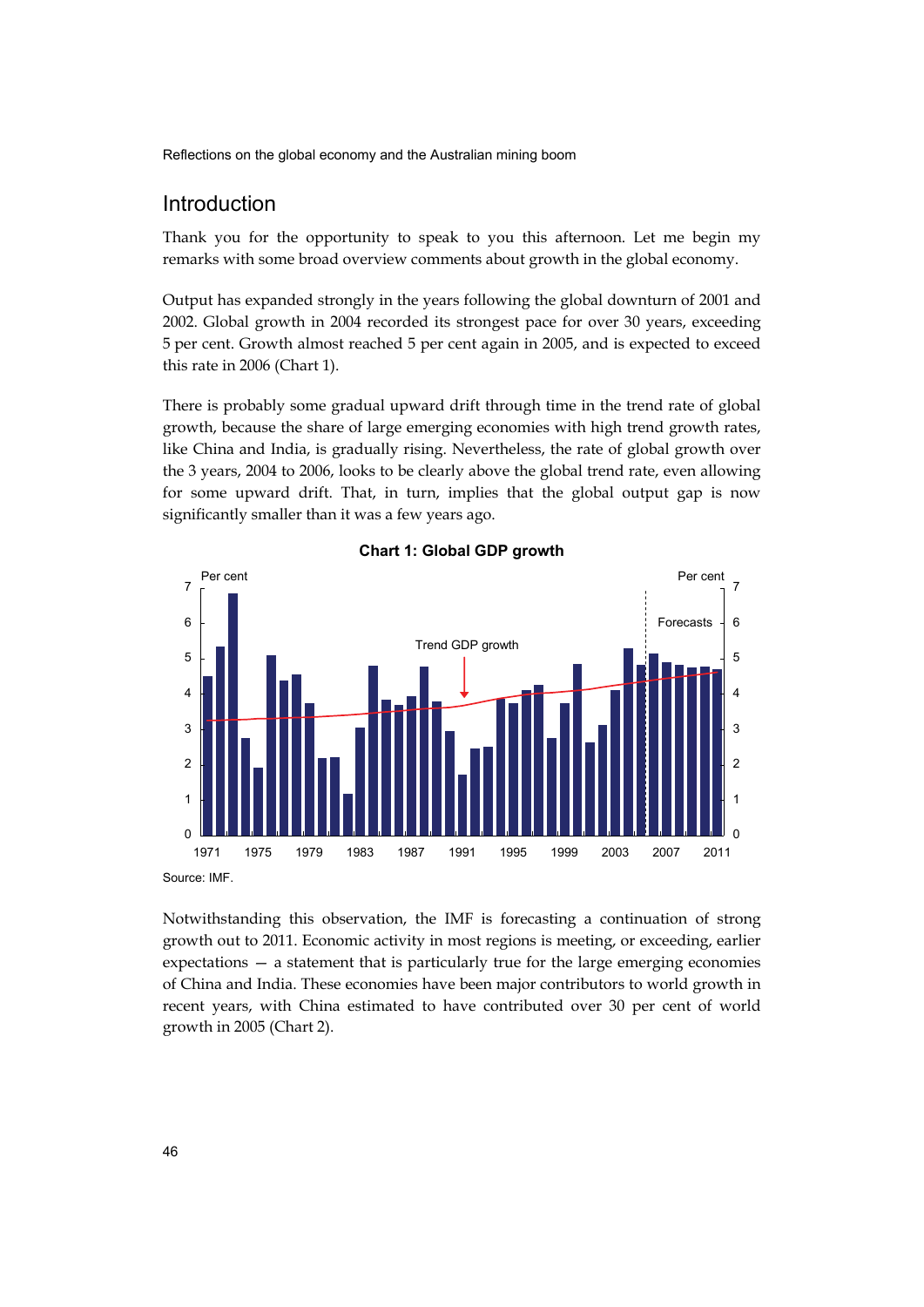

**Chart 2: Contribution to global GDP growth** 

Source: IMF.

Over the usual macroeconomic forecasting horizon of a year or so, global growth is expected to become more balanced with the Euro area having gained momentum, Japan having finally convincingly emerged from its post-bubble malaise that had stretched on for a decade and a half, and developing countries continuing to generate impressive growth rates. The US economy, by contrast, is slowing, with the US housing market cooling rapidly.

There are uncertainties surrounding this outlook. After a number of years of strong global growth, I have heard it said that there are now more than the usual uncertainties. And it would be tempting to agree with that assessment were it not for the fact that it is hard to recall a time when there were less than the usual uncertainties.

But there are undoubtedly uncertainties. An obvious one relates to the historically unprecedented current account imbalances in many of the world's largest economies, particularly the United States, and the question of whether large net foreign asset and liability positions can continue to build up without triggering some disruption in the world's capital markets at some point. Added to that, one could mention continued volatility in the world oil market, as well as the inflationary pressures that are gradually building as a consequence of the closing of the global output gap.

Having given a brief overview of the state of the global economy, I want to focus in some detail on developments in the two economies that have been contributing the most to global growth in recent years, the United States and China.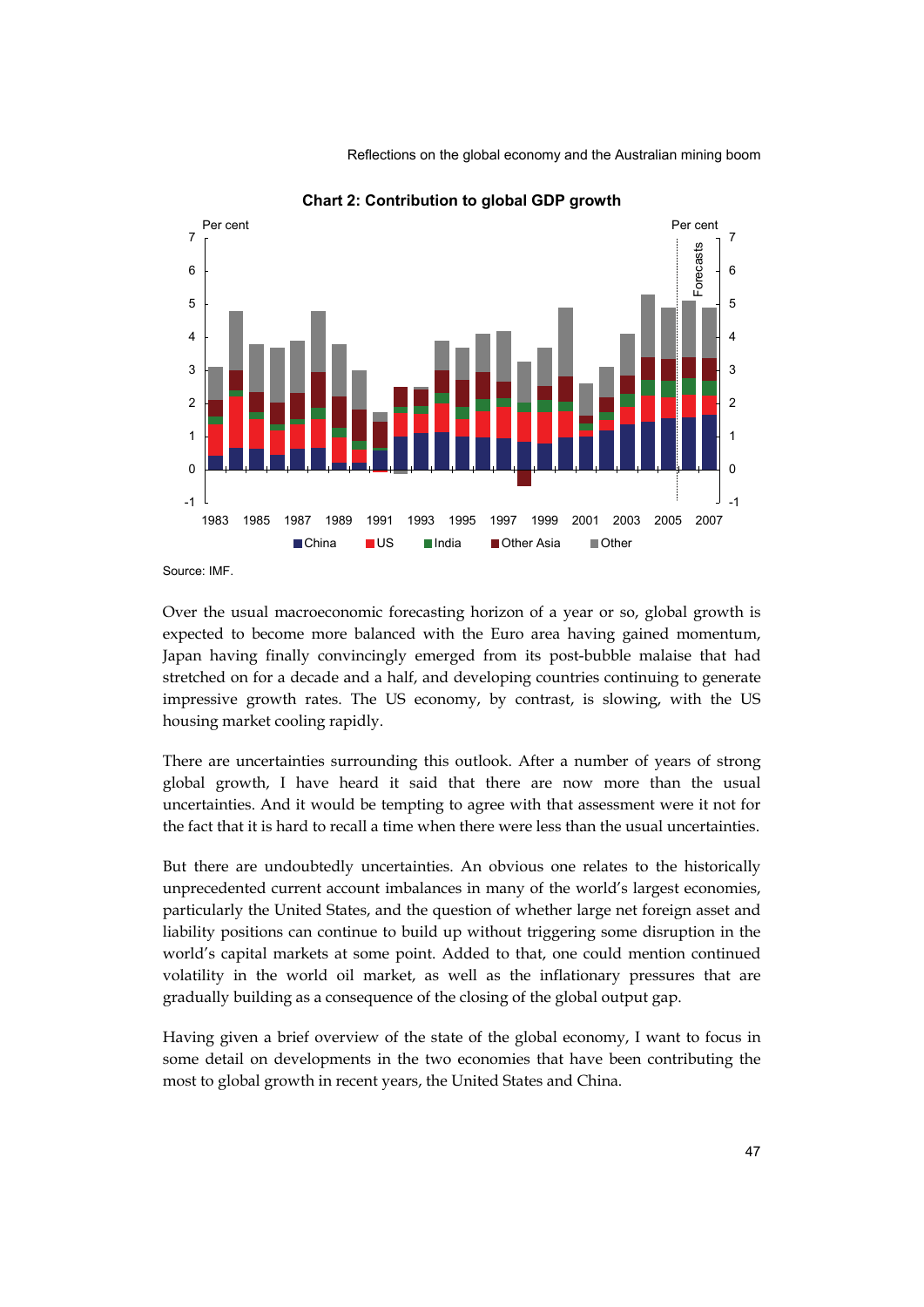## United States

The rapid cooling of the US housing market over recent months, while not the only important development in the US economy at present, is clearly of considerable interest. It is this aspect of the US economy on which I will focus my comments today.2

Housing starts (known as commencements in Australia) fell by 19.8 per cent through the year to August and real housing investment fell by 1.5 per cent through the year to the June quarter. This has led a number of commentators to raise the possibility of a US recession. How seriously should we take this possibility?

Weakness in the housing sector has two principal implications for economic growth. The first is the direct effect of a fall in dwelling investment on overall activity. The second is the potential for falls (or at least little or no growth) in house prices to lead to a substantial slowing in consumption growth. The second implication — house prices affecting wealth and borrowing constraints, and in turn consumption — is the aspect of housing market weakness that most often concerns economists.3

To illustrate the potential for both aspects of a weak housing market to affect the US economy, it is instructive to draw comparisons with countries that have recently experienced housing booms and subsequent slowdowns. To do so, I will compare US outcomes with those in Australia, the United Kingdom, and the Netherlands.

All these countries have experienced large housing cycles and have at least some similar housing characteristics. Around 70 per cent of households in the US own a home, which is roughly the same proportion as in Australia and the UK, while for the Netherlands it is around 50 per cent.4 Furthermore, all these countries experienced rapid growth in house prices and an associated rapid rise in housing debt in their housing booms. The ratio of residential mortgage debt to disposable income in the US is currently close to 80 per cent while in Australia and the UK the comparable figure is over 100 per cent, and in the Netherlands over 200 per cent.

j

<sup>2</sup> Another important development is the apparent slowing in the trend rate of US labour productivity growth which, if sustained, implies that the US is currently experiencing an adverse shock not only to aggregate demand (from the housing slowdown) but also to aggregate supply.

<sup>3</sup> At least it is unless the housing market weakness also leads to serious stress in the financial system.

<sup>4</sup> Figures from Rae and van den Noord (2006).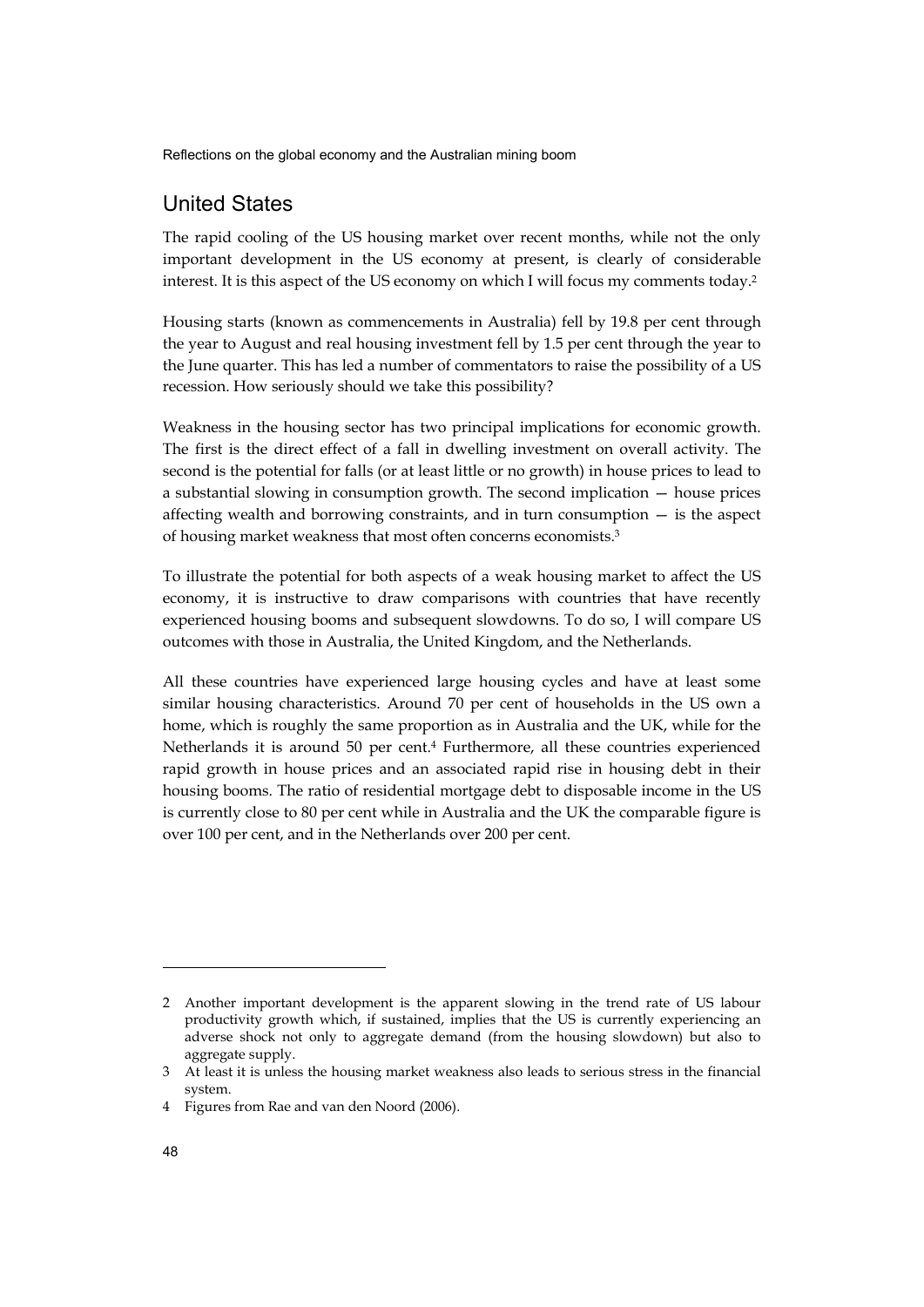It is also relevant to note that variable interest rate mortgages are most common in Australia and the UK, while fixed-rate mortgages dominate the US and Netherlands markets.5

Let me start with an exploration of the implications of a slowdown in dwelling investment before moving to house prices and consumption. Chart 3 shows the most recent Australian, UK and Dutch dwelling investment cycles with the peak of each cycle dated as 'quarter 0'. Dwelling investment at its peak was growing by around 30 per cent through the year in Australia, 13 per cent in the UK, and 4 per cent in the Netherlands.6 Comparing these cycles with typical dwelling investment cycles for each country, we can see that the downturns in the most recent cycles were milder than usual in Australia and the UK, but slightly more severe than usual in the Netherlands.



**Chart 3: Dwelling investment: Australia, UK, Netherlands**  (through-the-year growth)

Source: OECD Quarterly National Accounts.

-

Turning to the US, Chart 4 compares the current US dwelling investment cycle with the average of the most recent five cycles.7 The peak of each cycle is again dated as

<sup>5</sup> This observation is important for the US because a significant portion of the current stock of US housing market debt was locked in at fixed interest rates below their current level from mid-2002 to late 2005. As a consequence, US housing activity is likely to respond less to interest rate changes than activity in Australia or the UK, with their predominance of variable rate mortgages.

<sup>6</sup> Quarter 0 in Chart 3 is March 2002 (Australia), June 2001 (Netherlands) and March 2003 (UK). The dynamics of the Australian housing cycle were complicated by the introduction of the GST which led to a sharp rise and subsequent fall in dwelling investment in 2000.

<sup>7</sup> Unsurprisingly, the current cycle is included in the average only when the data allow. Quarter 0 for the current US cycle is September 2005.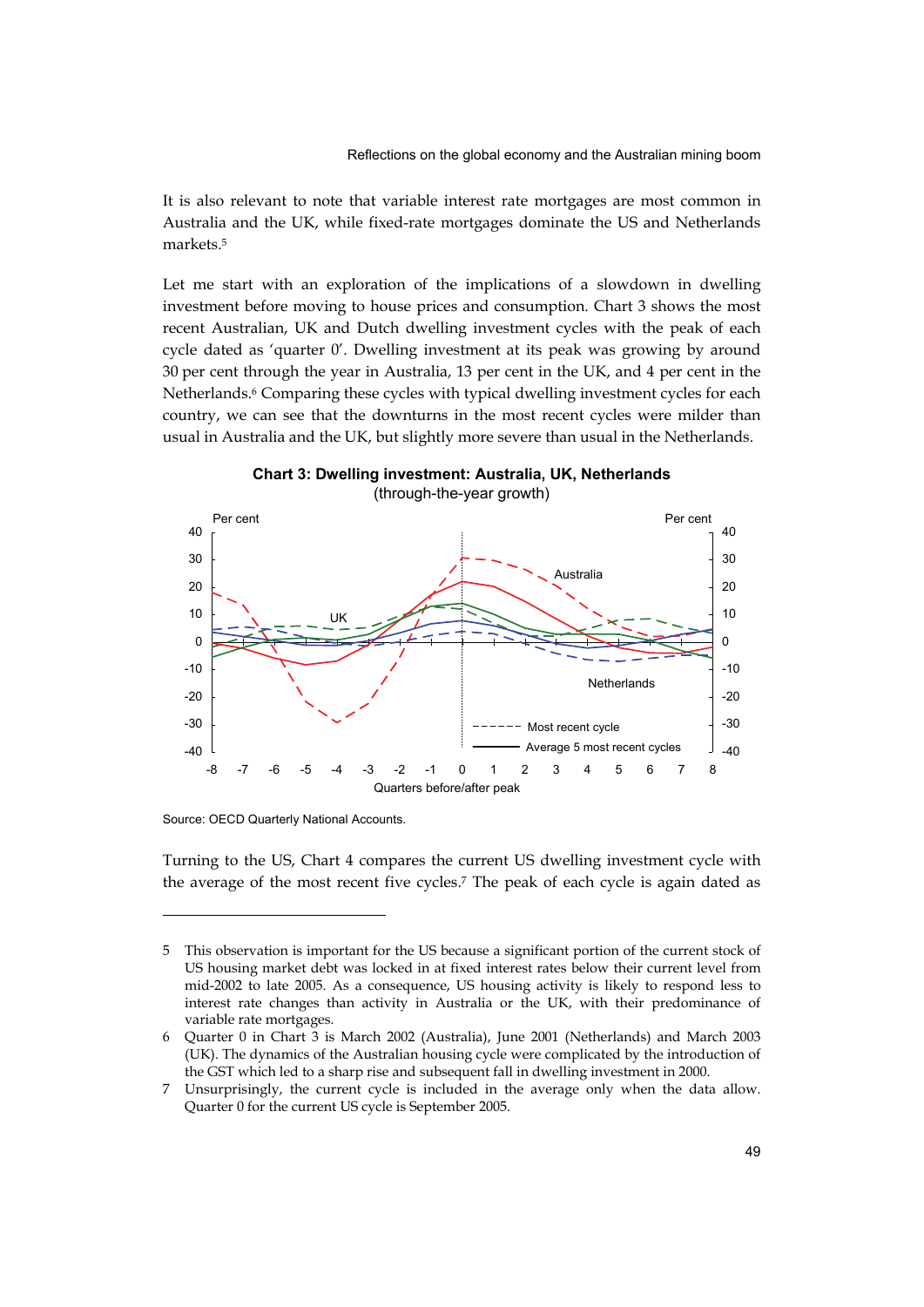quarter 0. US dwelling investment has fallen by an average of around 1.3 per cent in the first year of the past four US dwelling downswings.8 With dwelling investment currently making up around 6 per cent of US GDP, a fall of this size would subtract around 0.1 per cent from through-the-year growth in GDP, compared to an average contribution from dwelling investment of 0.2 per cent.9





The largest US dwelling downturn in the last 30 years was in 1988-1991 when dwelling investment fell, at one point, by 17 per cent over a single year (Chart 4). If dwelling investment were to fall by this amount, it would subtract about one percentage point from growth. Assuming the rest of the economy was growing at its trend rate, this would see US growth at an annual rate of around 2 to 2¼ per cent.10

In summary, even a significant fall in US dwelling investment is unlikely to lead to substantially slower growth or, in particular, a recession if growth in the rest of the economy is relatively unaffected.

j

Source: US Bureau of Economic Analysis.

<sup>8</sup> This average is calculated over the year following the peaks in through-the-year growth in December 1988, June 1994, September 1996 and December 1998.

<sup>9</sup> The ratio of dwelling investment to GDP in the US is similar to the ratios in Australia (6.3 per cent, June quarter 2006) and the Netherlands (6.7 per cent, March quarter 2006). The ratio in the UK is much smaller at around 3.5 per cent of GDP (March quarter 2006).

<sup>10</sup> Similar calculations have been published recently by UBS in their US Economic Perspectives note, 22 September 2006.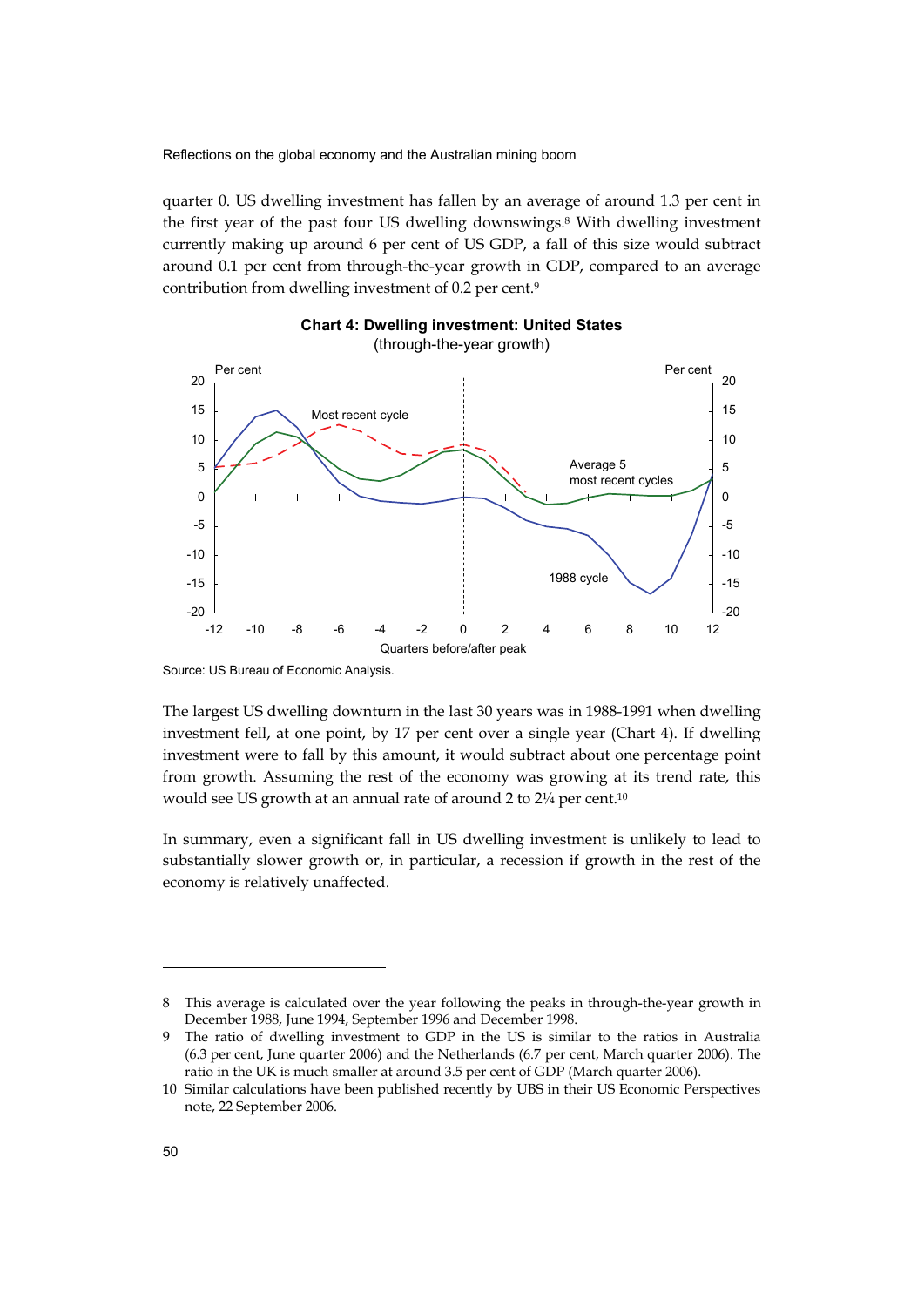The effects of flat or falling house prices on consumption and, more broadly, overall economic growth are, however, less clear than the direct effects of weak dwelling investment. But they are potentially more important. Chart 5 shows through-the-year growth in house prices for the US and the three comparator countries, with the timing convention the same as in earlier charts.11



## **Chart 5: House price growth**  (through-the-year)

Sources: Australian Bureau of Statistics; Halifax; NVM, US Office of Federal Housing Enterprise Oversight.

House price growth peaked at around 20 per cent in all three comparator countries but, by this measure, the boom in US house prices has been much smaller, suggesting that the correction might also be smaller.12

For insights into how US consumption might respond to slowing house price growth, we can also examine consumption growth during these house price cycles.

Chart 6 shows the contribution to economic growth from deviations in consumption from its longer run (past 30 years) trend growth rate. As can be seen, consumption

j

<sup>11</sup> The timing of the peaks in growth in dwelling investment and house prices differ somewhat, however. As reported earlier, quarter 0 in Charts 3 and 4 are March 2002 (Australia), June 2001 (Netherlands), March 2003 (UK) and September 2005 (US), while for Chart 5 they are December 2003 (Australia), December 1999 (Netherlands), June 2004 (UK) and March 2006 (US). Chart 6 uses the same timing as Chart 5.

<sup>12</sup> The US house price series used for Chart 5 is a repeat-sales index. An alternative series from the National Association of Realtors shows a fall in median house prices of 1.7 per cent over the year to August 2006, but this series does not adjust for the changing composition of sales.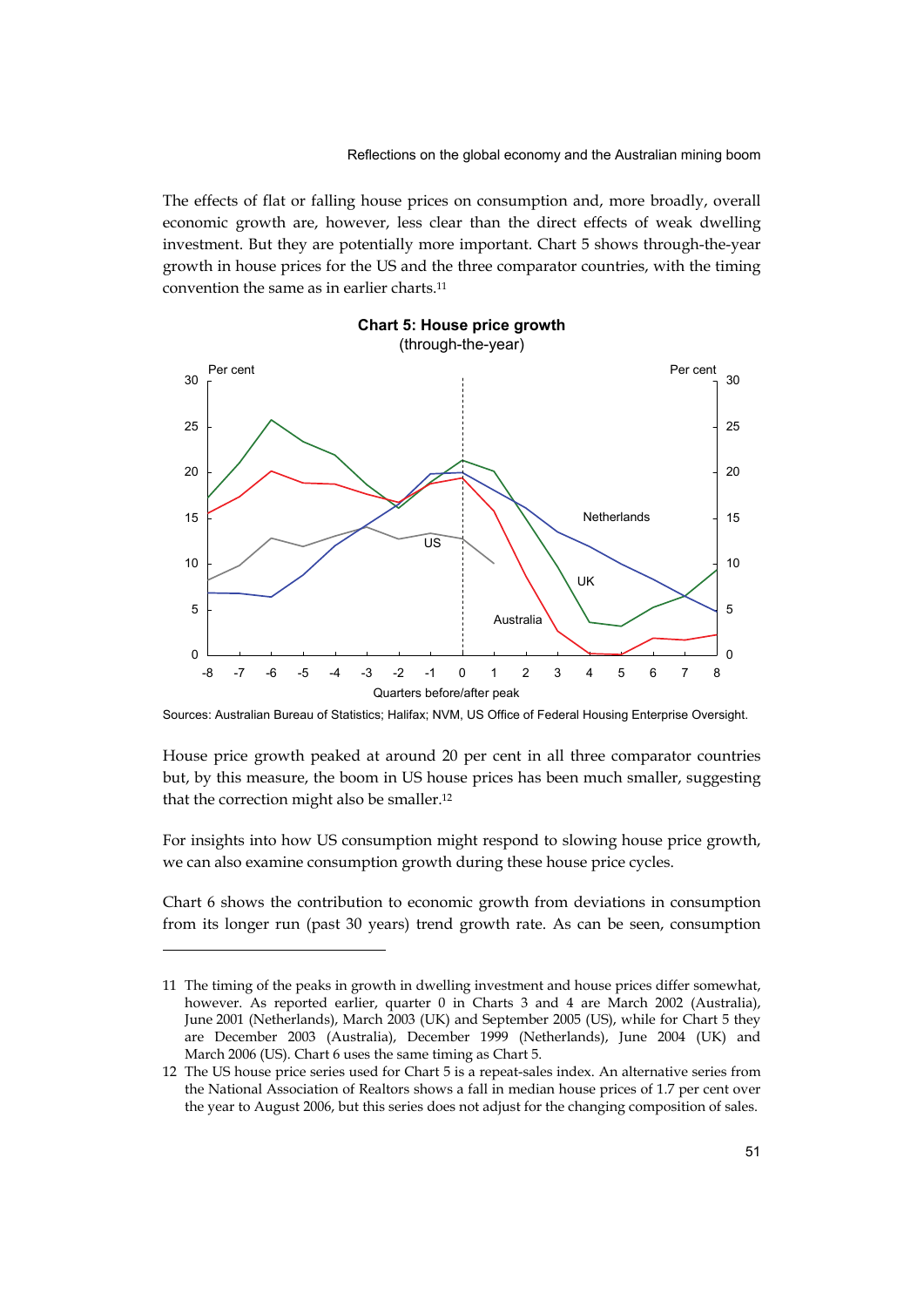responded quite differently to the slowdown in house prices in the three comparator countries.



**Chart 6: Contribution to GDP growth from consumption deviation from trend**  (through-the-year)

For Australia, after rising sharply, consumption growth fell significantly following the slowdown in house price growth but with a lag. In the Netherlands, consumption growth also fell with a lag following the slowing in house price growth and grew well below its average rate for the subsequent three years. Interestingly, while consumption has remained weak in the Netherlands, house prices have recovered, growing over the past two years at close to their 20-year average rate.

The UK saw a more muted consumption response to the boom in house prices compared with the other countries and, likewise, a more muted consumption response to the slowdown in house price growth.

What has been the situation thus far in the US? Somewhat like the UK, US consumption growth rose only modestly above its longer run average during the housing price upswing. This again suggests that the US consumption slowdown might also be relatively modest.

Of course, there are many other factors at play in this analysis. For example, while housing wealth in Australia has grown roughly in line with growth in the housing

Sources: OECD Quarterly National Accounts; US Bureau of Economic Analysis.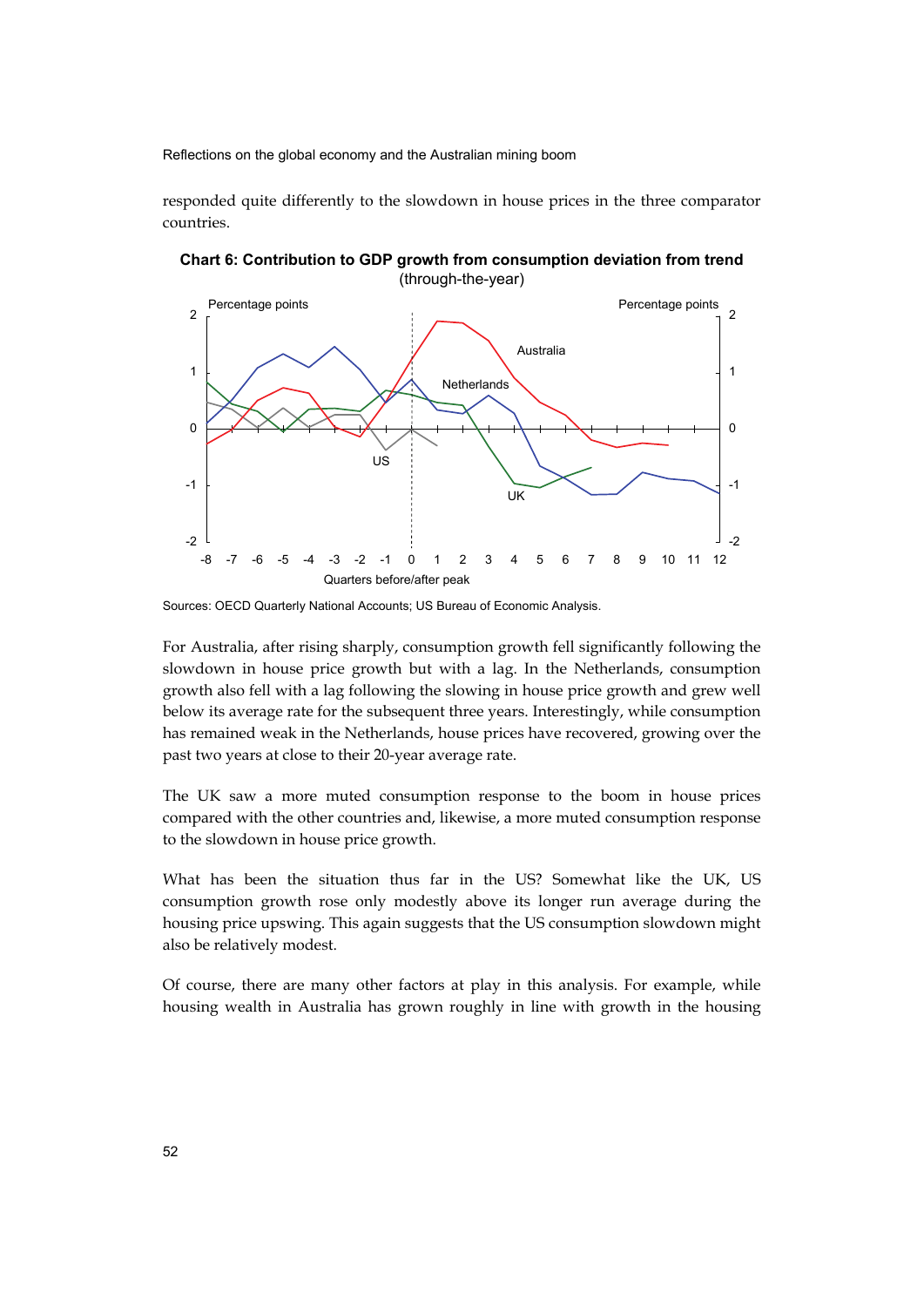stock since the house price boom ended, net nominal financial wealth has grown quickly (15 per cent per year since 2003), reflecting the commodity boom.13

This was not the case in the Netherlands where, as house-price growth was slowing, financial wealth dropped sharply — as a consequence of the collapse in share prices in Europe and the US with the bursting of the dot-com bubble. Furthermore, the external environment facing the Netherlands was also much less favourable. In contrast to Australia, the Netherlands' external environment, the Euro area, was growing only sluggishly over the years 2001-03, providing a further dampening effect on domestic economic activity and consumption growth. And furthermore, in contrast to the other comparator countries, and to the US, monetary policy could not be used in the Netherlands to respond to the economic weakness arising from its housing slowdown, because the Netherlands belongs to the European Monetary Union.

My summary of this evidence is that it seems reasonable to expect a sharp cooling in the US housing market to generate a noticeable slowing in US economic growth over the next year or so.14 But it is hard to imagine a cooling in the US housing market, on its own, generating a US recession. For such an outcome to eventuate would, it seems to me, require some significant other adverse shocks — of the kind that hit the Netherlands economy at roughly the same time that its housing market was unwinding.

Looking further afield, what are the likely implications of a significant slowing in the US for growth in the rest of the world? While none of us can be sure, the gradual decline in the US economy's share of global economic activity should lead us to expect a US slowdown to have less serious global implications than it once did.

The IMF (2006) recently undertook an analysis that suggests that a 1 percentage point slowdown in the US could lead to a reduction in world GDP growth of around one half of a percentage point (about 0.2 percentage points directly and about  $\frac{1}{4}$  percentage point from the impact on other countries). Hence, if the US slowed by around 1 percentage point from current forecasts, to something around 2 per cent or less in 2007, the forecast for world GDP growth would drop from close to 5 per cent to around 4½ per cent, which would still be a strong outcome.

<sup>13</sup> There is also a powerful regional dimension to the commodity boom, with Western Australia and Queensland benefiting at the expense of Victoria and New South Wales. This is being reflected in regional disparities in economic growth and house prices, among other things.

<sup>14</sup> See also Box 1.2 in the IMF's April 2006 *World Economic Outlook*, where it is suggested that a 10 per cent slowing in the rate of US real house price growth could slow real GDP growth by as much as 2 percentage points over the subsequent year.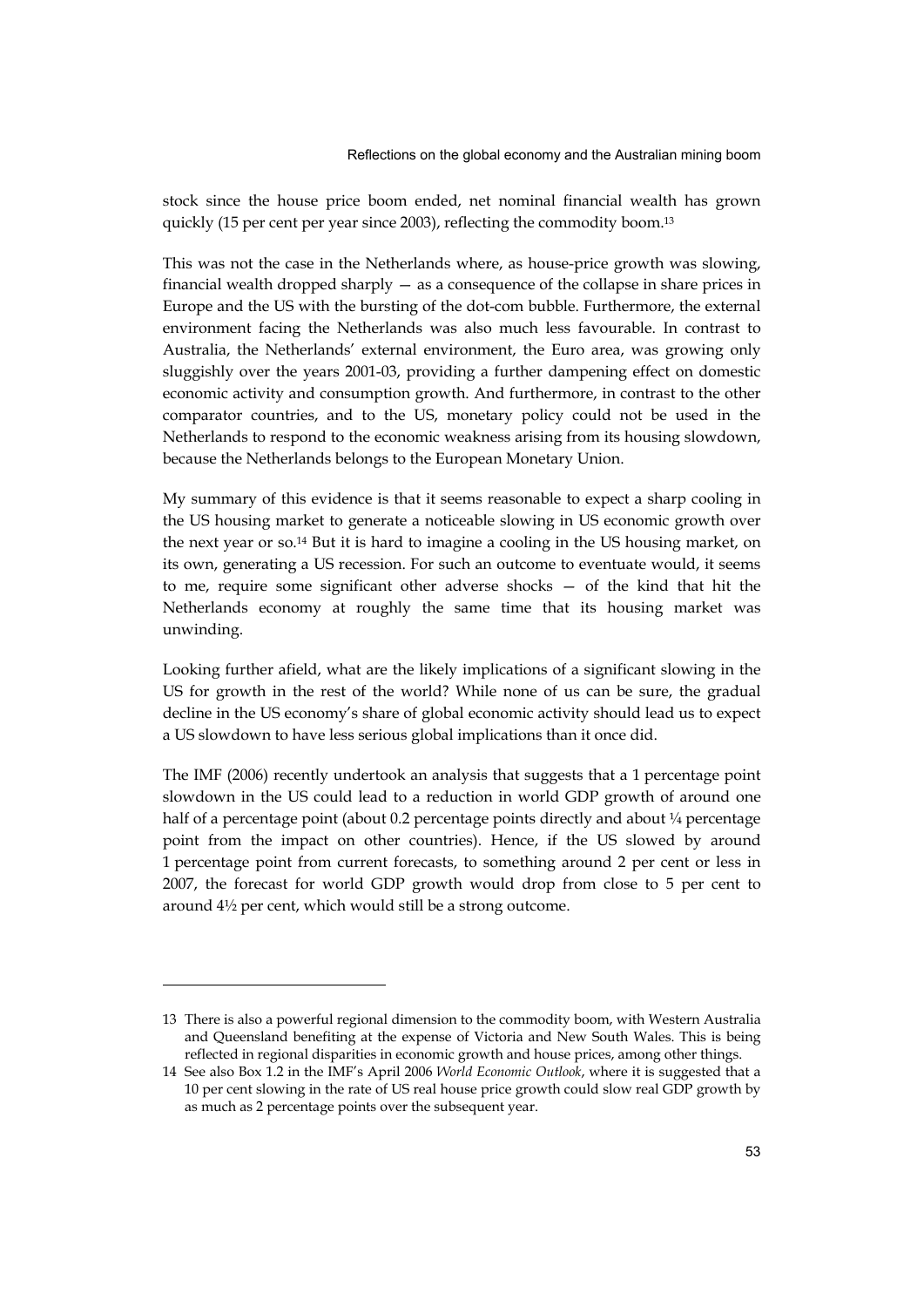## China

Let me move on now from the likely developments in the US housing market over the next year or so to a topic best approached with a much longer timescale in mind: economic growth in China.

Continuing rapid growth in China, as well as other large developing economies, is arguably the international economic development with the most far-reaching consequences for the global economy. China is currently the world's second-largest economy after the United States, and on plausible assumptions may become the largest within a decade or so.15

While China's recent growth rates have been impressive, they have not been markedly higher than those recorded in earlier decades by Japan, the East Asian newly industrialised economies (NIEs) (Hong Kong, Korea, Singapore and Taiwan), and ASEAN 4 (Indonesia, Malaysia, Philippines and Thailand), as shown in Chart 7.



#### **Chart 7: Growth after takeoff**

Note: Takeoff is the first year when the country experienced at least 10 per cent annualised growth in the value of exports over the previous three years. Sources: IMF; WTO; Treasury.

<sup>15</sup> These estimates are on a purchasing power parity (PPP) basis. This is the preferred basis for comparing the relative size of economies because it uses a conceptually appropriate approach to estimating prices in both the traded and non-traded sectors of the economies, in contrast to comparisons based on market exchange rates.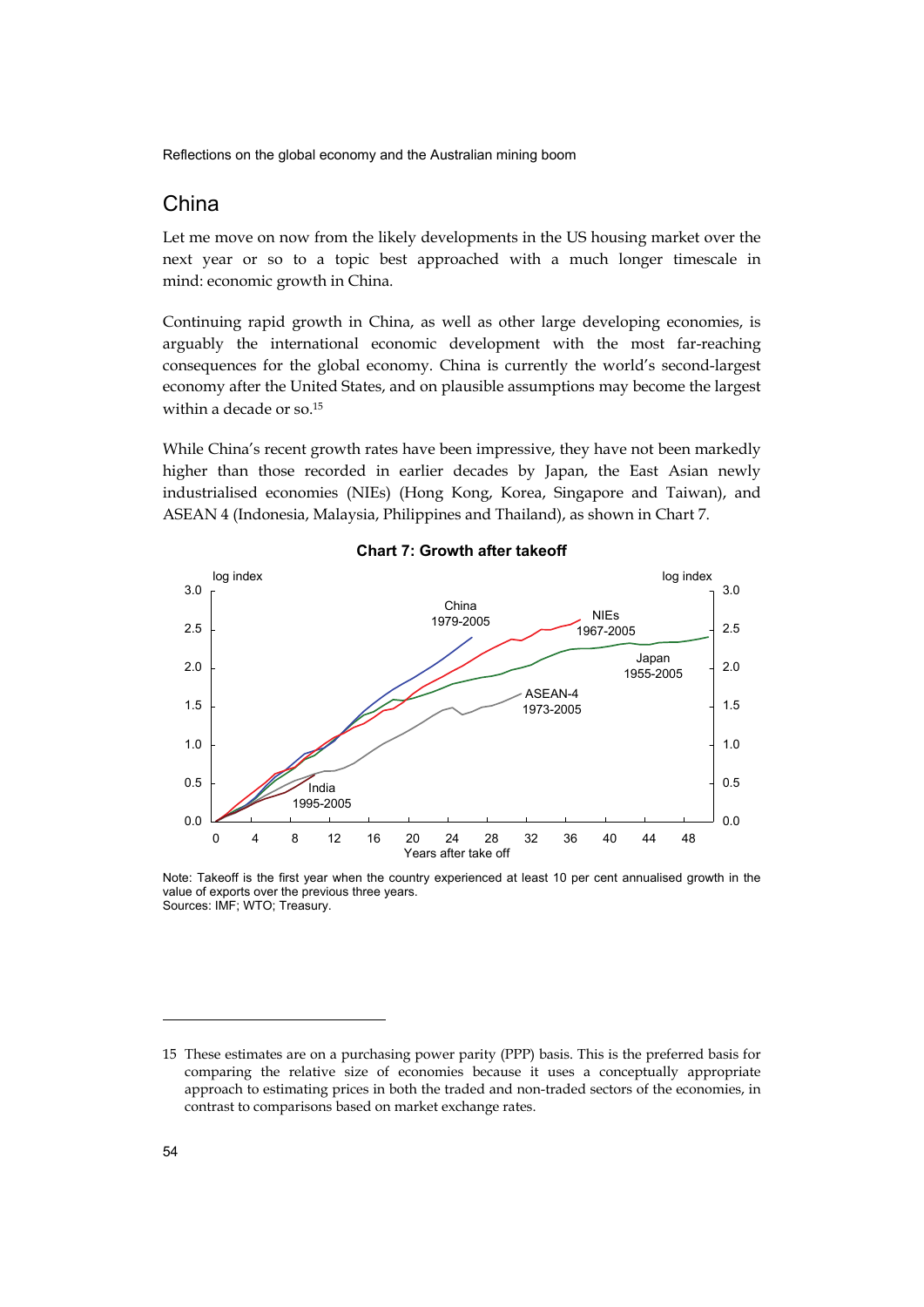

**Chart 8: Share of world trade after takeoff** 

Sources: IMF; WTO; Treasury.

In terms of contributions to global trade, China's share thus far has been less than Japan's, at comparable stages after takeoff (Chart 8). China's share is now almost 7 per cent, and is rising so rapidly that it is likely to soon surpass Japan's peak share of world trade during its rapid development.

The process of 'catch up' in China is similar to that followed by Japan and the East Asian NIEs in past decades, namely moving towards the technologies, more market-friendly economic structures and, eventually, the standards of living of the developed economies. The catch-up phase in China may continue for longer, however, because the productivity gap between China and the advanced economies is larger than was the case for its East Asian predecessors at comparable stages after takeoff primarily because the global productivity frontier has moved further out since the time of the rapid development of the other East Asian countries.

This line of argument suggests that China may continue to grow at around its recent average rates for quite some time to come, although it will undoubtedly experience inevitable bumps along the path to modernisation. Of course, such bumps often require adroit policy responses — to ensure that they remain 'bumps' and do not evolve into something more serious and long term.

Sustaining strong growth is likely to depend on continuing with internal reforms that may grow more demanding over time. In particular, China will need to press on with financial sector reform, and will also need to adjust to both the inevitable appreciation of its real exchange rate and the rapid ageing of its population. Much will depend on maintaining political and social stability through these processes of transition which will invariably benefit some groups, and some parts of the country, more than others.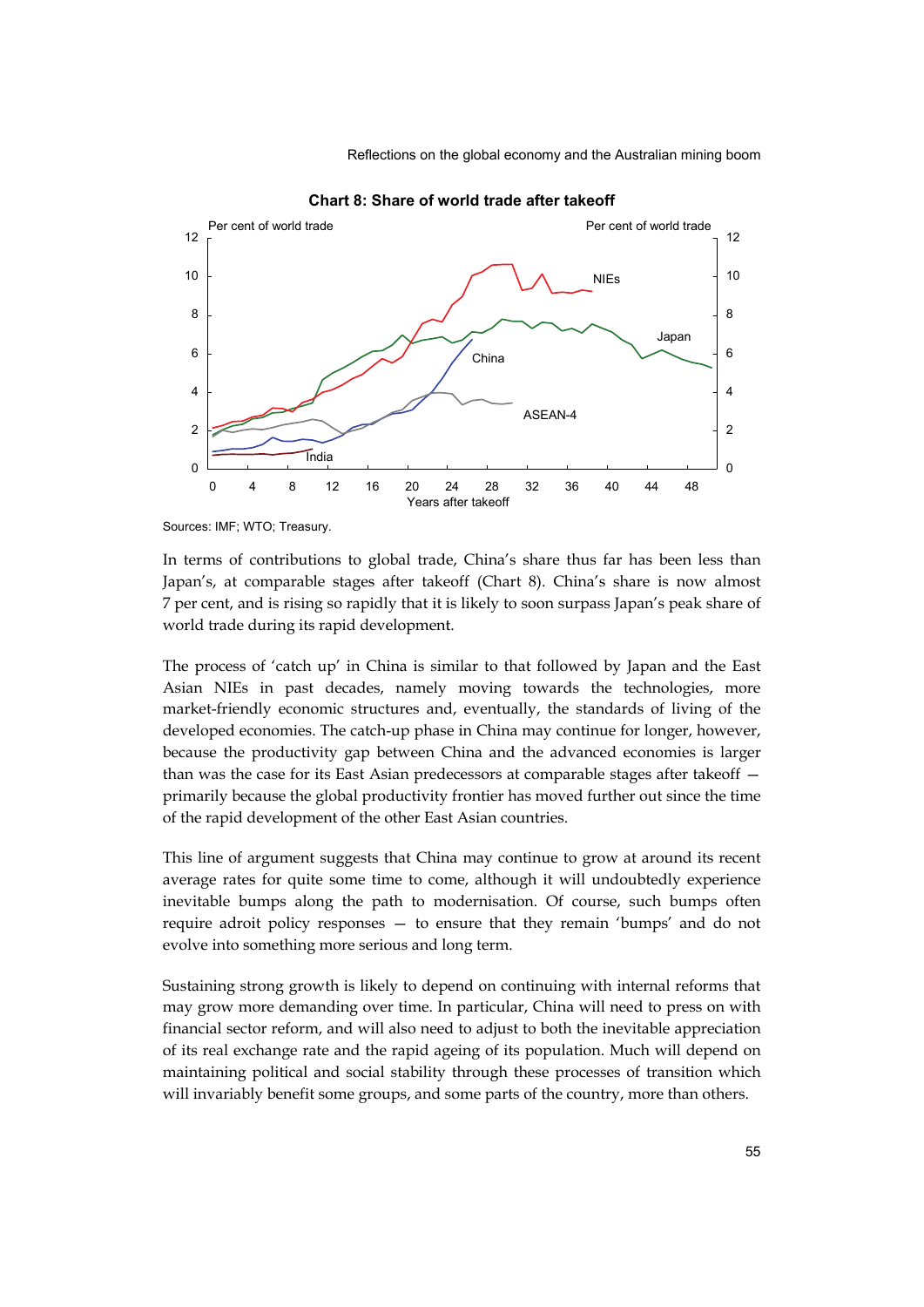#### China's investment

China's growth in recent years has been supercharged by truly extraordinary rates of investment in physical capital. The rate of gross fixed capital formation has steadily risen over the past decade, and now accounts for over 40 per cent of GDP (Chart 9). The most recent available data suggest a continuation of this trend, with urban fixed asset investment 30 per cent higher (nominal, year-to-date) than a year ago.





Source: CEIC China database.

While local government-directed investment (which most commentators suspect is relatively inefficient) remains important, high rates of investment are also being driven by broader economic forces. These include:

- extremely high rates of national saving, which are in part a response to the lack of a welfare safety net — something that is unlikely to change much for some time. This implies that China can sustain extremely high investment rates while still running current account surpluses;
- continued access to low-cost labour which, along with stability and good infrastructure, means that China continues to attract global manufacturing. China remains by far the largest emerging-market recipient of foreign direct investment, with net inflows forecast to reach US\$86 billion this year (Economist Intelligence Unit); and
- the continuing process of urbanisation across China.

This final factor is particularly striking. China's urban population has almost tripled over the past quarter-century, from around 200 million to around 530 million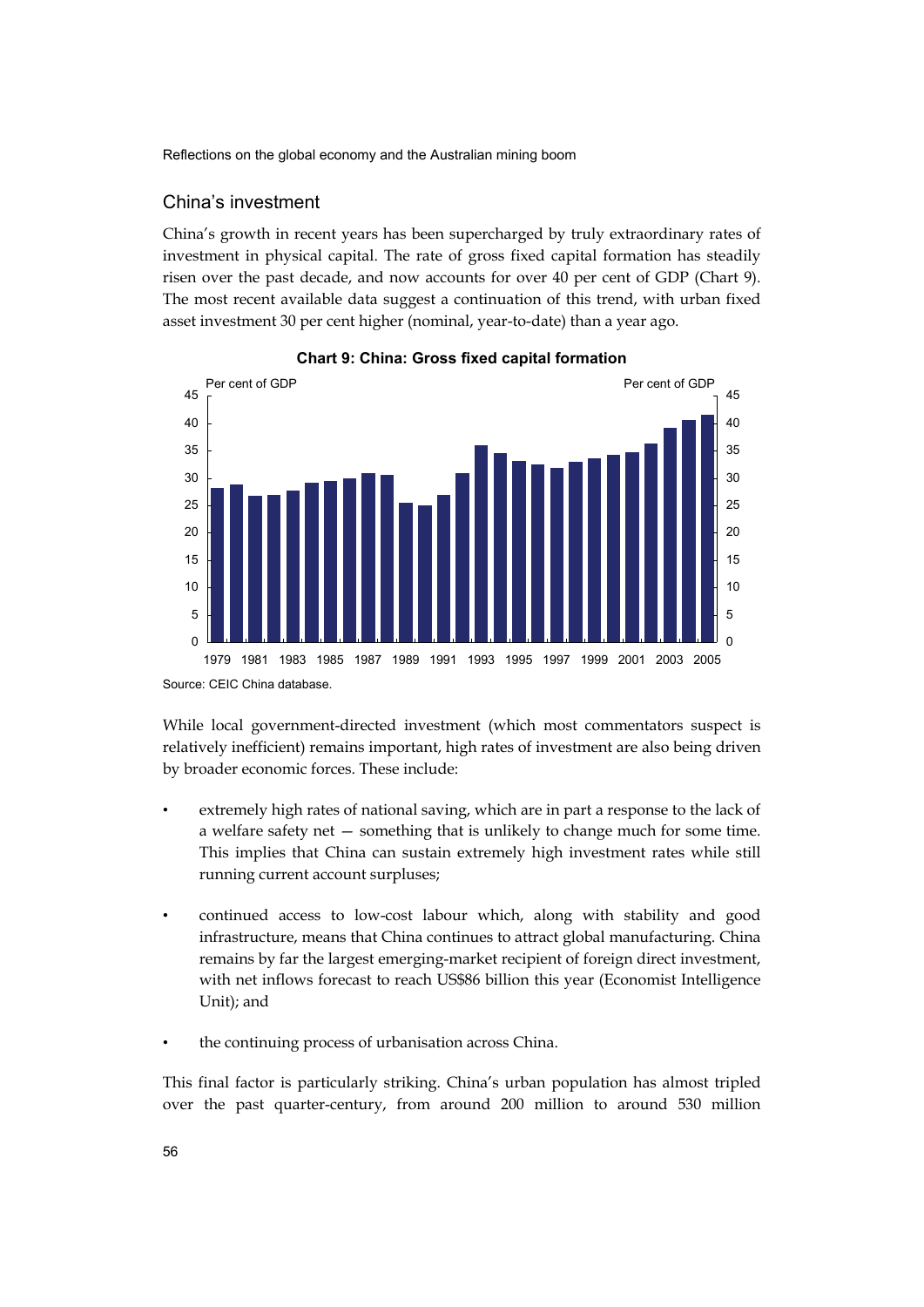(Chart 10). And despite the enormity of the numbers, 530 million still represents about 40 per cent of China's population, so that urbanisation in China still has a long way to go. Indeed, far from being the most urbanised country in the developing world, China has a slightly lower proportion of the population living in urban areas than the average for low-income countries.

The UN estimates that China's urban population will grow by over 60 per cent in the next quarter-century to around 875 million people or around 60 per cent of the total population. Most of this urbanisation is expected to take place in the less developed central and western regions of China.



**Chart 10: China: urban population** 

#### China's demand for construction materials

Growing urbanisation and rising incomes are leading to huge rises in demand for new housing and infrastructure, such as roads, electricity, and water and gas connections. For example, over the past quarter-century, China's electricity-generating capacity has increased almost tenfold while the length of the road network has doubled (Chart 11). All of which is translating into a construction boom and a rapid increase in China's demand for construction materials.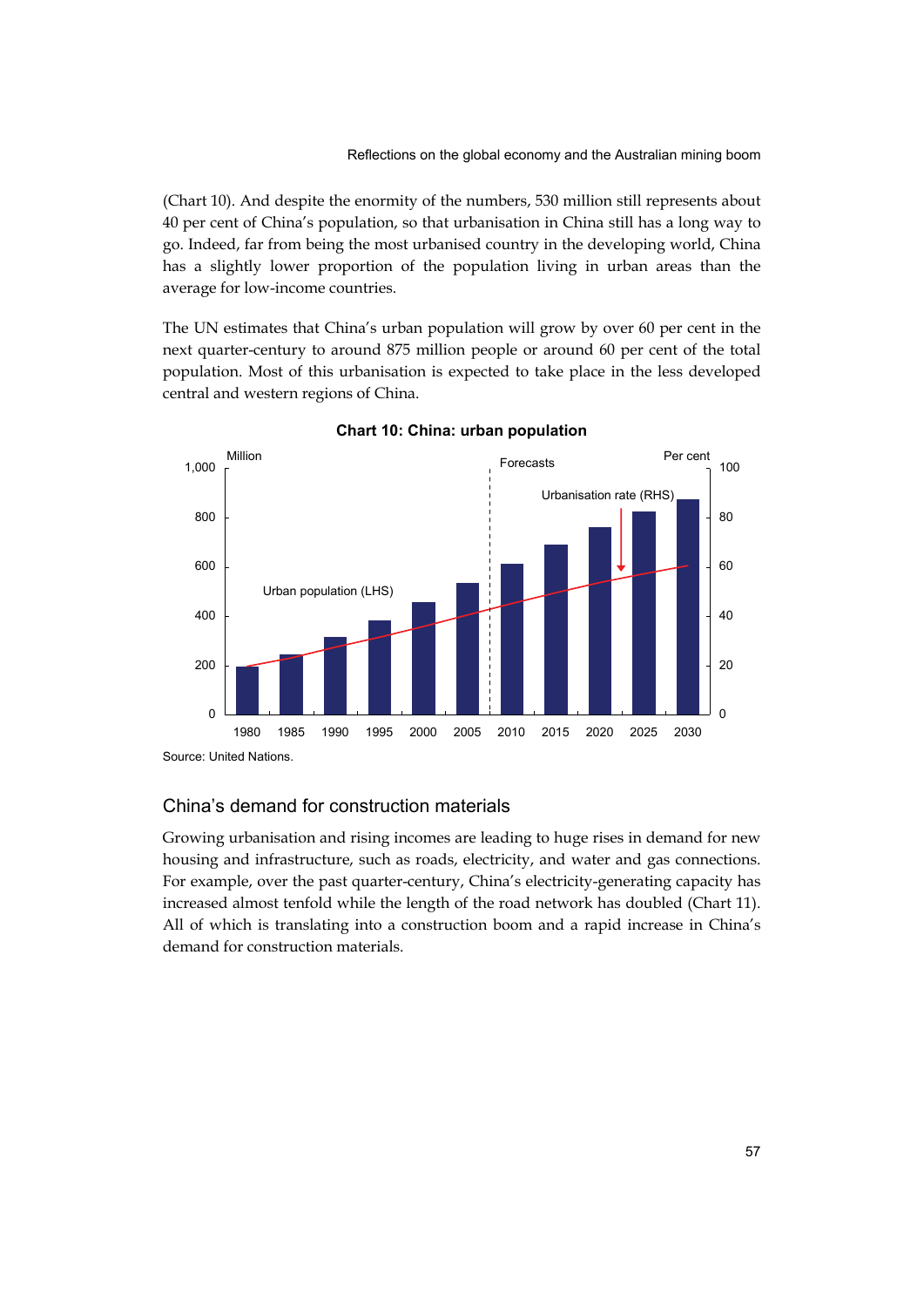

**Chart 11: China: electricity generation capacity and road network** 

Similarly, Chinese demand is now having a dramatic effect on a range of globally traded commodities. For example, China currently accounts for about 30 per cent of

the world's consumption of zinc and over 40 per cent of the seaborne trade in iron ore (Chart 12). **Chart 12: China: share of world material demand**  Per cent of total Per cent of total Per cent of total



Source: Macquarie Research.

The implications of these huge increases in demand coupled with a sluggish response in global supply have been predictable — world prices have risen dramatically.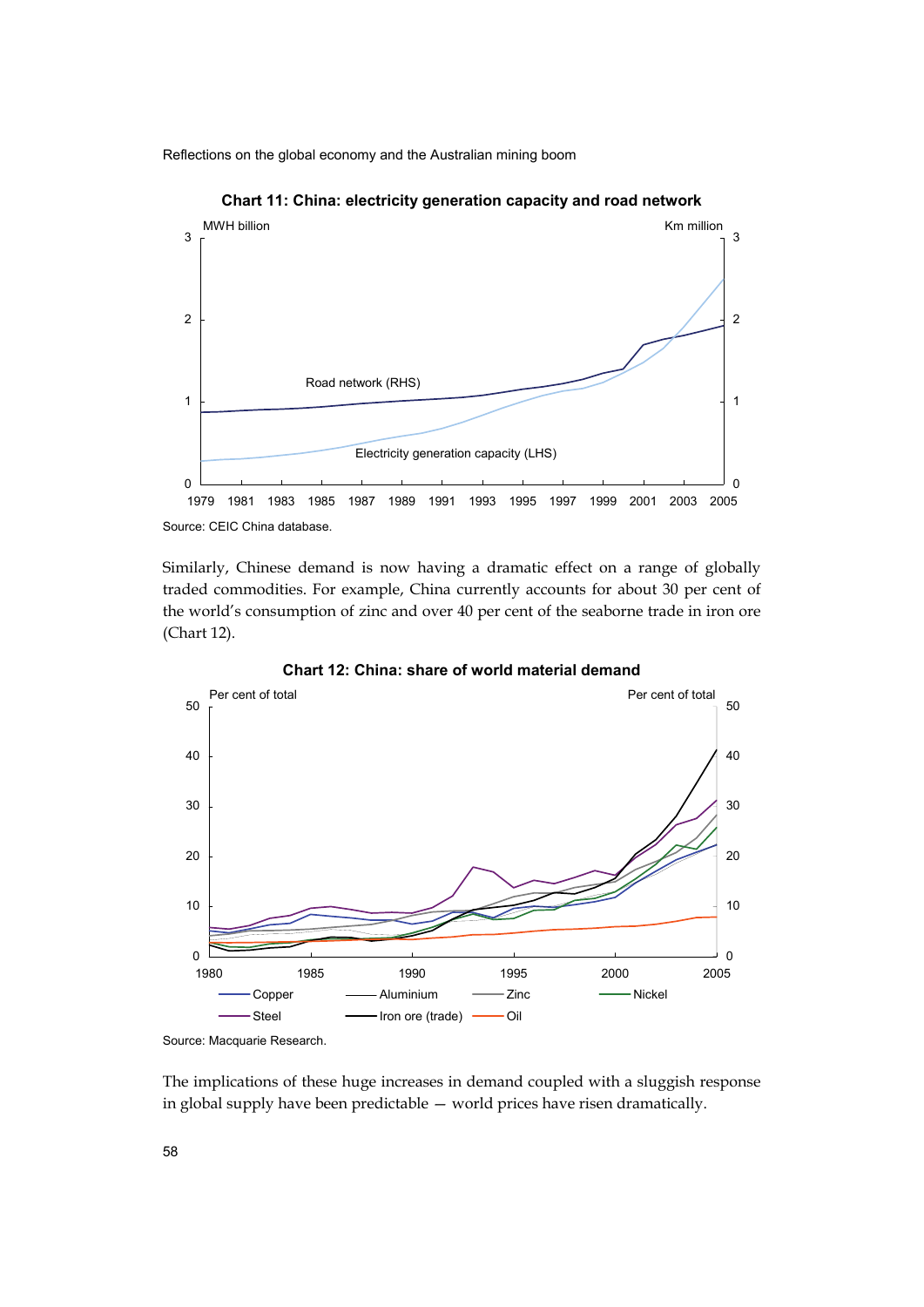If China continues to grow over the medium term at the sort of rates we have seen over the past few decades, further sizeable increases in Chinese demand for commodities seem the most likely outcome.16 What that implies for world commodity prices will then, of course, depend on how rapidly global supply can rise to meet this rising demand (at prevailing prices).

An intriguing possibility, which presumes no serious derailing of the catch-up process in China and other large developing economies, is that commodity prices may remain relatively high — well above the average cost of production — for an extended period of time, providing a continuous incentive for raised levels of exploration and mining investment (Garnaut 2006).

## The Australian mining boom so far

-

Which brings me to the implications for Australia.

If commodity prices do remain high on average for an extended period, this will have significant longer-run implications for the industrial structure of the Australian economy, and for regional patterns of economic activity — implications that have been spelt out in some detail in recent speeches by Ken Henry (2006a, b).

Rather than revisiting all these implications today, I want to spend the rest of my time taking a closer look at just one of them. I want to have a look at how the Australian mining boom has developed thus far, because there are some interesting tales to tell on this score.

A good place to start this discussion is with the Australian terms-of-trade, the ratio of the prices we receive for our exports to the prices we pay for our imports (Chart 13).

<sup>16</sup> Continued rapid rises in demand for energy by China and other large developing economies will also have serious implications for growth in global greenhouse gas emissions, which highlights the importance of including these countries in global efforts to contain this growth.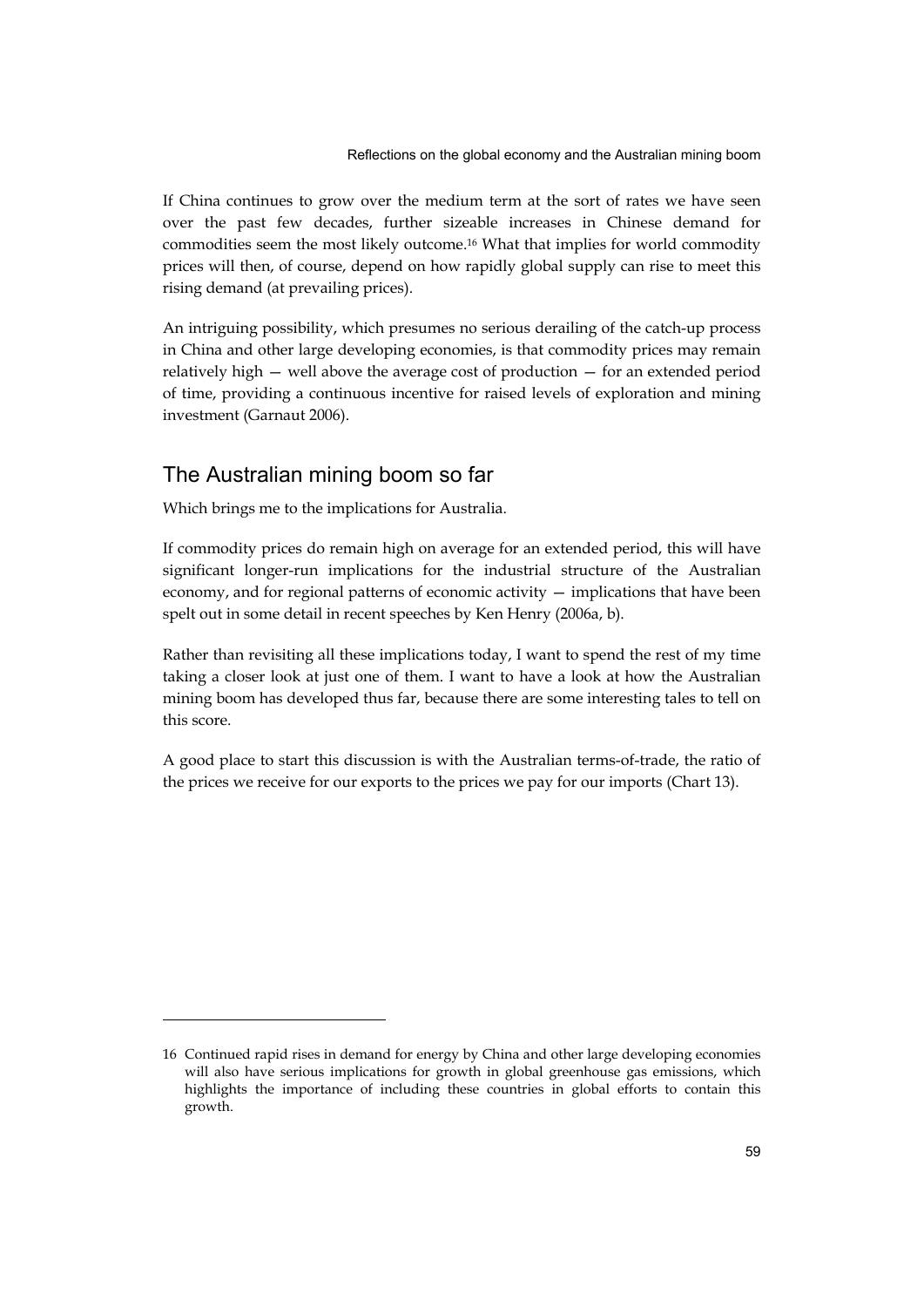

**Chart 13: Australia: terms-of-trade** 

Australia's terms-of-trade have now risen to the level we saw, briefly, 32 years ago in the March quarter of 1974. Remarkably, however, one has to go all the way back to the wool-price boom of the Korean war in the early 1950s for the last time when the Australian terms-of-trade were higher than they are now.

The main reason the terms-of-trade are currently so high is, of course, the sharp rises in non-rural commodity prices in recent years.17 These sharp price rises have generated huge profits in the mining sector, and a huge rise in the quantity of mining investment (Chart 14). Mining profits accounted for  $5\frac{1}{2}$  per cent of GDP in the most recently available June quarter 2006 national accounts data, which is double their share a mere two years ago.

Sources: Source: From September 1959: ABS National Accounts (cat. no. 5206.0), prior to September 1959: MW Butlin (1977) 'A Preliminary Annual Database', RBA Discussion Paper 7701.

<sup>17</sup> High commodity prices are not, however, the only reason for the high terms-of-trade. Australia's imports of information and communications technology (ICT) goods also tend to improve Australia's terms-of-trade. While ICT goods account for only a small share of imports of goods and services (between about 5 and 8 per cent by value over the past two decades), their prices have fallen sufficiently rapidly that they have improved Australia's terms-of-trade by a little more than 1 per cent per annum in recent years (Gruen 2001). Furthermore, the huge rise in supply of low-priced manufactured goods from China and other developing countries has gradually reduced the price of Australian manufactured imports, further improving the terms-of-trade.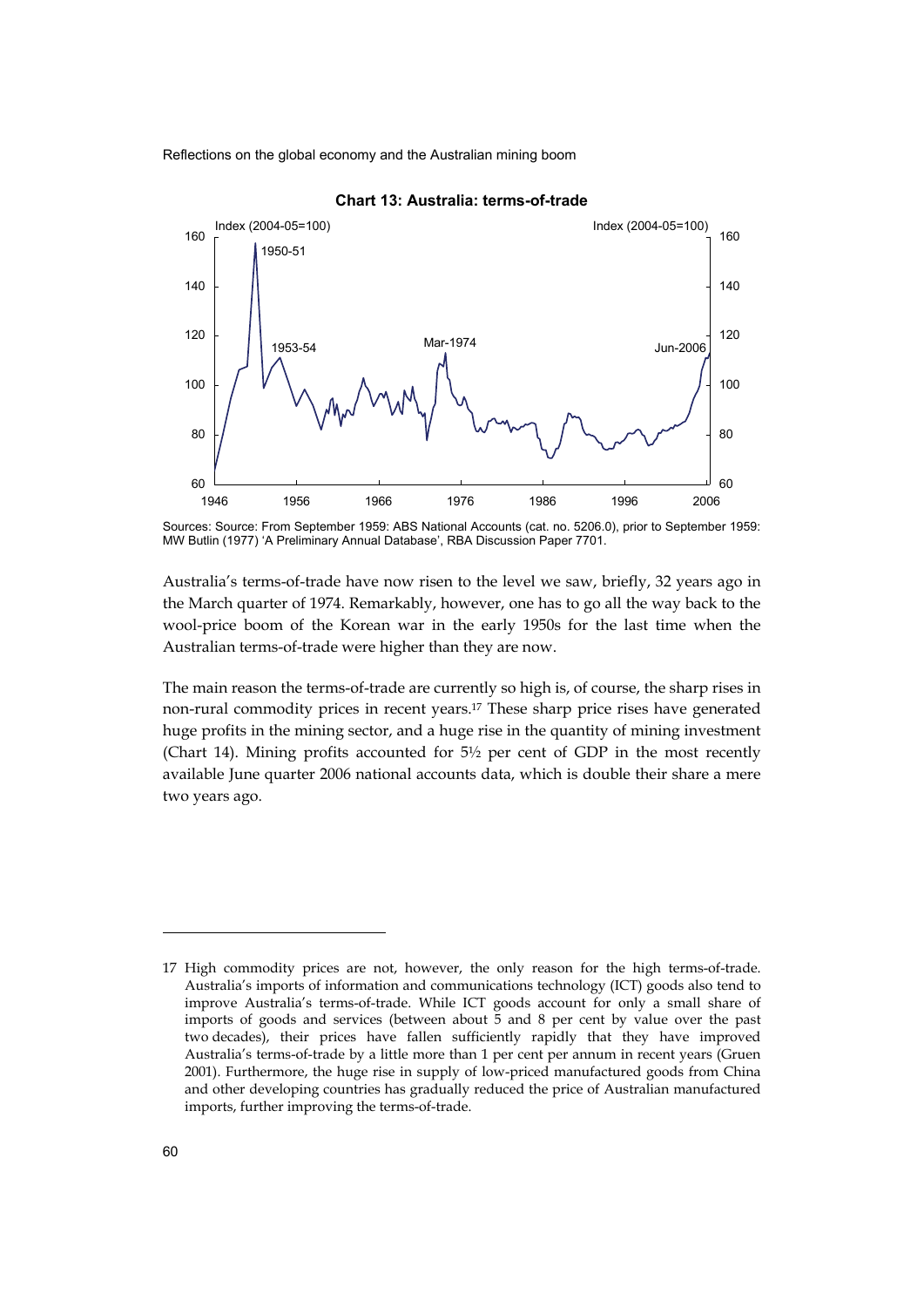

**Chart 14: Australia: mining investment and profits** 

Thus far, however, the huge lift in mining investment has not generated much by way of increased mining production or exports, at least not for the sector as a whole. For example, the volume of exports of non-rural commodities, having risen strongly over the 1980s and 1990s, has shown almost no growth thus far in the 2000s (Chart 15).



**Chart 15: Australia: exports of non-rural commodities**  (volumes)

This aggregate outcome does, however, mask an interesting compositional story. Chart 16 shows export volumes for Australia's main non-rural commodity exports since 2001-02, along with ABARE's forecasts for the current financial year, 2006-07.

Source: Australian Bureau of Statistics.

Source: Australian Bureau of Statistics.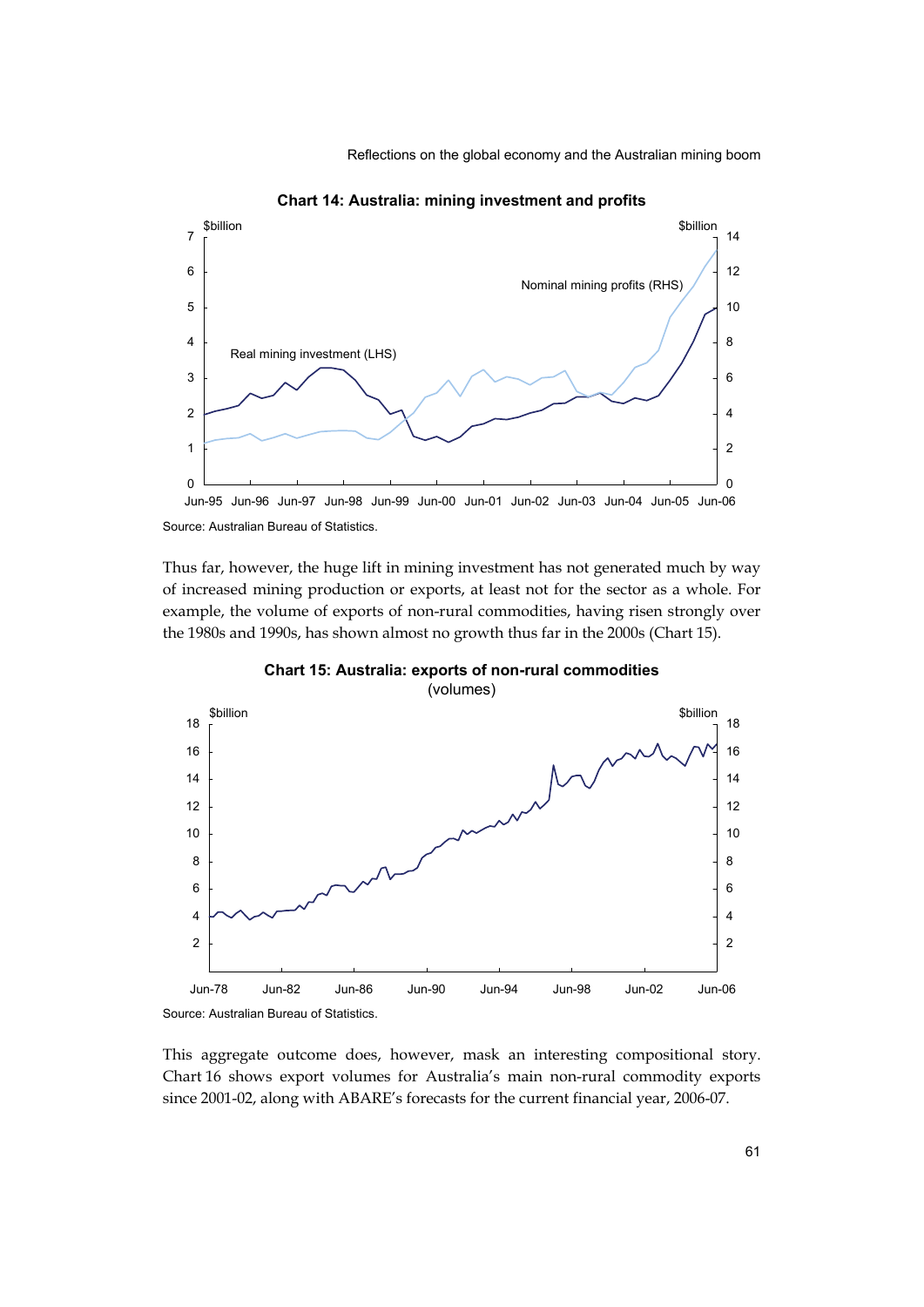

**Chart 16: Australia exports of individual commodities** 

Note: Figures in parentheses show the share of each commodity in Australia's non-rural commodity exports in 2001-02. Taken together, the commodities shown accounted for around 70 per cent of non-rural commodity export values in that year. Source: Australian Bureau of Agriculture and Resource Economics.

Over the most recent four years, 2001-02 to 2005-06, export volumes for a few non-rural commodities have grown quite strongly. Thus, the volume of liquefied natural gas (LNG) exports has grown at an average annual rate (compounded) of 13 per cent over these four years, and iron ore export volumes at an annual rate of 11 per cent. Over the same period, average annual growth rates for export volumes have been slower for coal (4 per cent), gold (3 per cent) and alumina and aluminium (2 per cent). By contrast, exports of crude oil and condensate have fallen at an average annual rate of 14 per cent over these four years, as production from Australia's oil fields has fallen sharply.

Notwithstanding this compositional story, however, many commentators have been puzzled by the slow overall growth in non-rural commodity exports. To paraphrase their argument: shouldn't growth in commodity export volumes have been stronger, given the huge lift we have seen in mining investment?

In attempting to answer this question one way or another, it is revealing to compare outcomes for real mining investment and non-rural commodity export volumes thus far in the current mining boom with those during Australia's previous mining boom, in the late 1970s/early 1980s. For each boom, I define 'year 1' as the first year that saw double-digit real growth in mining investment — which was 1977-78 for the previous mining boom, and 2001-02 for the current one.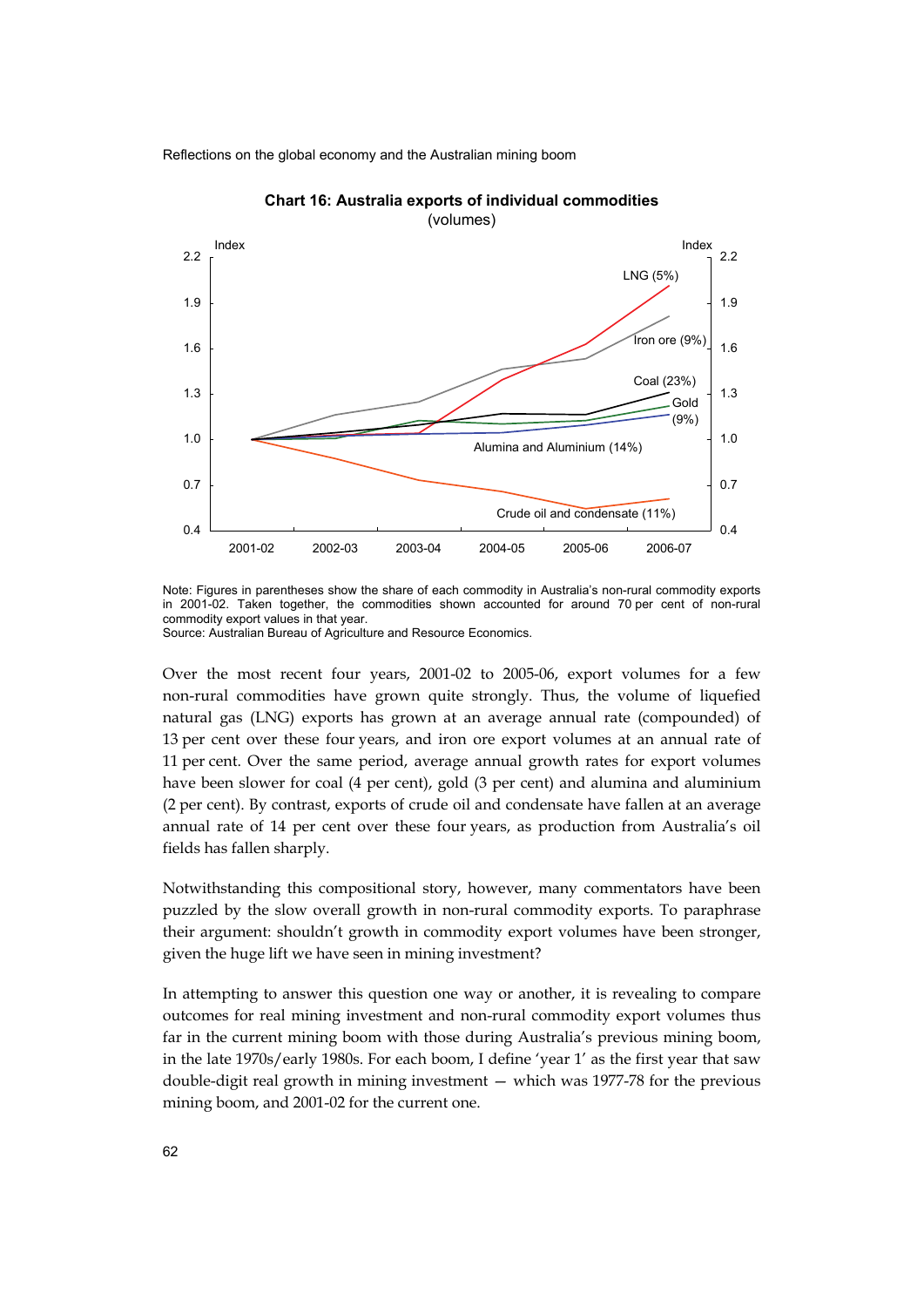

**Chart 17: Two mining booms in Australia** 

Using this timing convention, Chart 17 then shows the levels of real mining investment and non-rural commodity export volumes from year -2 onward for the two mining booms.18 As the chart shows, a slump in mining investment preceded both booms. Once the boom gets going, however, mining investment rises rapidly and by a huge amount. Mining investment in year 5 of the late 1970s/early 1980s boom was a factor of 3.6 higher than its level in year 0 (implying a compound annual growth rate of 29 per cent over the five years), and a factor of 2.9 higher in the current boom (a compound annual growth rate of 24 per cent).

Source: Australian Bureau of Statistics. Mining investment in 2005-06 is a Treasury estimate.

<sup>18</sup> The ABS mining investment series excludes investment in the sub-sector 'metals', so metals are also excluded from non-rural commodity exports in the chart.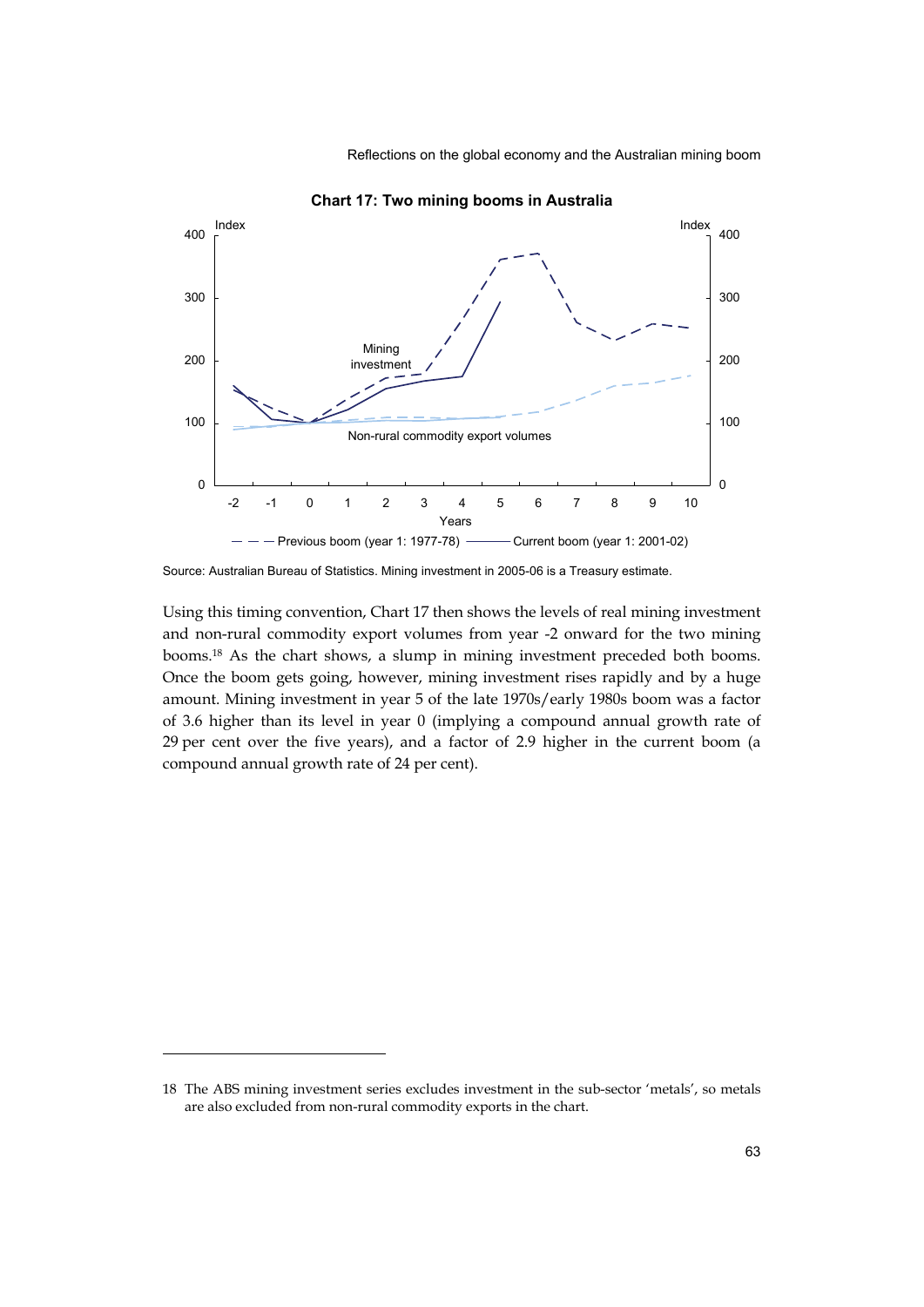Turning to exports, growth in non-rural commodity export volumes has been remarkably similar in the two booms (at least up to year 5, the latest year for which the comparison can currently be made). Five years into the current mining boom (as defined here), export volume growth has been sluggish, but the same was true five years into the previous boom.19

Strong export growth did eventually occur in the previous mining boom, but in the second half of the decade following the start of the boom rather than in the first half of that decade.

If that experience provides a guide for the current boom, the sluggish growth in non-rural commodity exports we have seen over the past five years should not have come as a surprise. But the experience of the previous boom does suggest that we should anticipate strong growth in non-rural commodity export volumes over the next few years.

<sup>19</sup> Although the results are not shown, gross value added by the mining sector evolves over time in much the same way as the volume of exports for both mining booms.